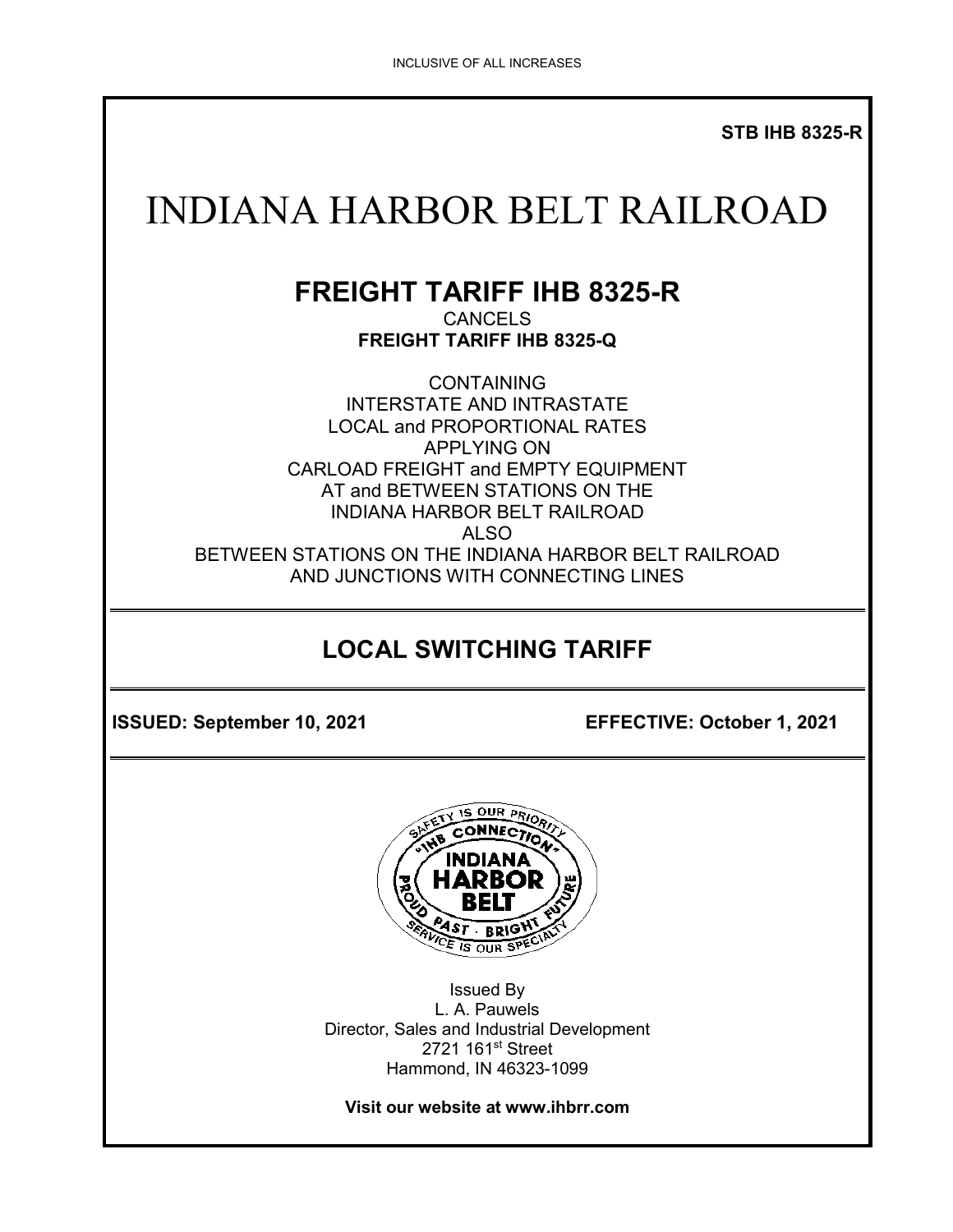# **TABLE OF CONTENTS**

| <b>SUBJECT</b>                                      | <b>ITEM</b>     | <b>PAGE</b>                                |
|-----------------------------------------------------|-----------------|--------------------------------------------|
| ABBREVIATIONS, EXPLANATION of                       |                 | 9                                          |
| ALL STATIONS, DEFINITION of                         | 200             | $\overline{7}$                             |
| ALTERNATION of RATES and MINIMUM WEIGHTS            | 70              |                                            |
| <b>ARTICULATED EQUIPMENT</b>                        | 160             | 5<br>6<br>5                                |
| CANCELLING ITEMS, METHOD of                         | 75              |                                            |
| CAPACITIES and DIMENSIONS of CARS                   | 45              |                                            |
| CHICAGO SWITCHING DISTRICT, DEFINITION of           | 120             | $\begin{array}{c} 4 \\ 6 \\ 3 \end{array}$ |
| CONNECTING LINES and JUNCTION POINTS, LIST of       |                 |                                            |
| <b>CONSECUTIVE NUMBERS</b>                          | 40              | $\overline{4}$                             |
| DEMURRAGE and STORAGE RULES and CHARGES             | 110             | 6                                          |
| EMPTY FREIGHT CARS, HANDLING of                     | 130             | $6\phantom{a}$                             |
| EXPLOSIVES, DANGEROUS ARTICLES                      | 15              | $\overline{\mathbf{4}}$                    |
| <b>FUEL SURCHARGE</b>                               | 65              | 5                                          |
| INDUSTRIES, LIST OF, and USE of PRIVATE SIDING      | 140             | 6                                          |
| <b>INTERMEDIATE APPLICATION</b>                     | 80              | $\frac{5}{7}$                              |
| INTRA-STATE TRAFFIC, APPLICATION on                 | 180             |                                            |
| ITEMS AND/OR PROVISIONS NOT BROUGHT FORWARD         | 55              | $\begin{array}{c} 5 \\ 5 \\ 7 \end{array}$ |
| NATIONAL SERVICE ORDER                              | 60              |                                            |
| NON-APPLICATION of TRANSIT PRIVILEGES               | 190             |                                            |
| NON-APPLICATION of UFC RULES 24 and 29              | 170             | $\overline{6}$                             |
| PAYMENT of CHARGES                                  | 135             | $\overline{6}$                             |
| PRIVATE CAR, DEFINITION of                          | 125             | 6                                          |
| <b>RATES and CHARGES</b>                            | 1200-1300       | 8                                          |
| <b>REFERENCE MARKS</b>                              |                 | 9<br>4                                     |
| REFERENCE to TARIFFS, ITEMS, NOTES, RULES, ETC.     | 20              |                                            |
| REGULATED and DEREGULATED RATE INFORMATION          | 107             | $\,$ 6 $\,$                                |
| REISSUED MATTER, METHOD of DENOTING                 | 100             | 5                                          |
| STATION and JUNCTION POINTS, RATE GROUP APPLICATION | 210             | $\overline{7}$                             |
| STATION LIST and CONDITIONS                         | 10 <sup>°</sup> | 4                                          |
| STRAIGHT or MIXED CARLOADS                          | 105             | 5                                          |
| UNIFORM CLASSIFICATION, DESCRIPTION of              | 5               | $\overline{4}$                             |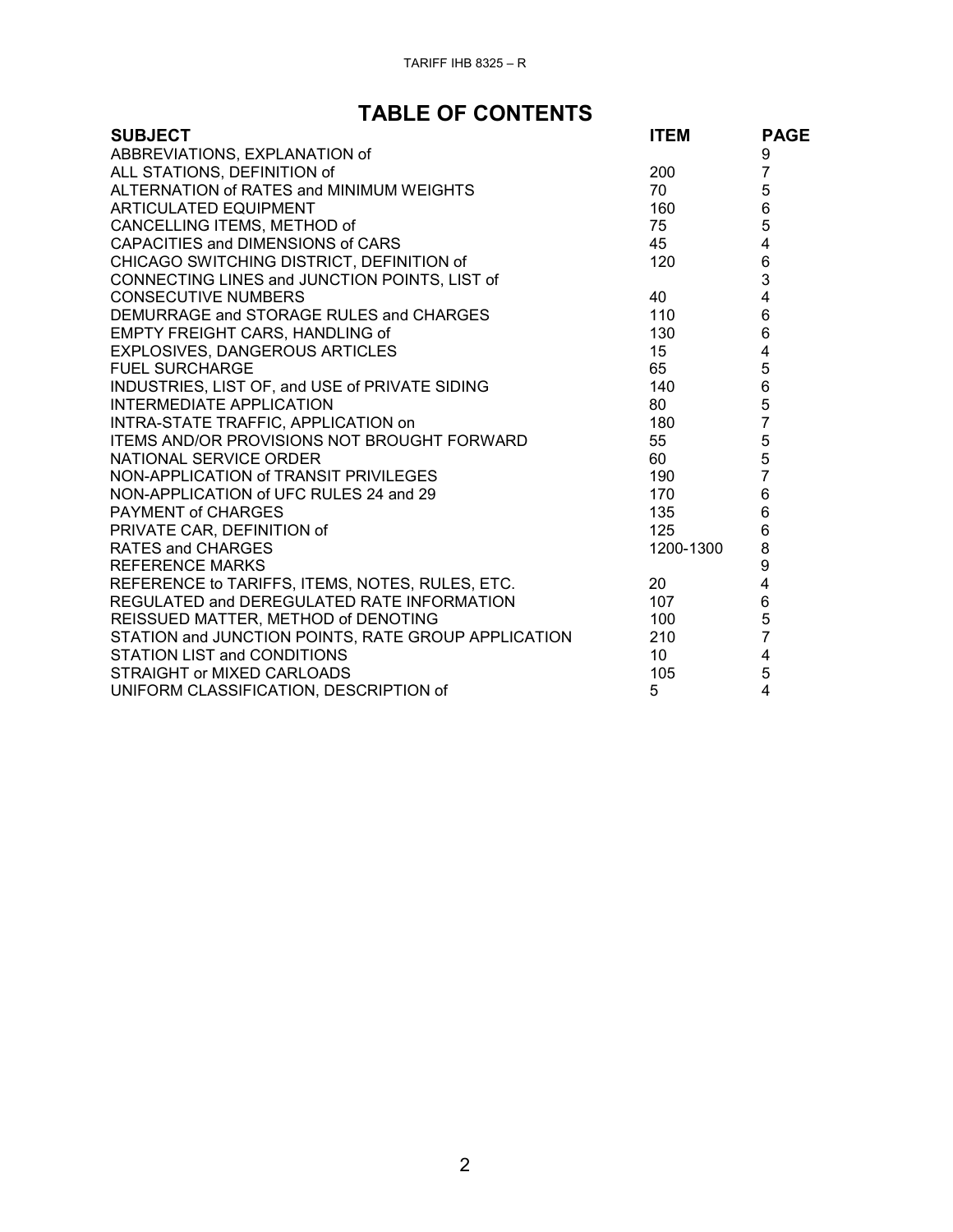|             | Railroad (see Note below)            | <b>Junction (Alternate Name)</b>          |
|-------------|--------------------------------------|-------------------------------------------|
|             |                                      |                                           |
| <b>BNSF</b> | <b>BNSF Railway Company</b>          | Blue Island, IL                           |
|             |                                      | Gibson, IN                                |
|             |                                      | La Grange (Congress Park), IL             |
|             |                                      | McCook, IL                                |
| <b>BOCT</b> | Baltimore & Ohio Chicago Terminal    | Blue Island, IL                           |
| <b>BRC</b>  | Belt Railway Company of Chicago      | Argo, IL                                  |
| <b>CFE</b>  | Chicago, Fort Wayne and Eastern      | Blue Island, IL                           |
| <b>CIC</b>  | Cedar Rapids and Iowa City           | Argo, IL (via BRC)                        |
| <b>CLCY</b> | <b>Chessie Logistics</b>             | Thompson, IL                              |
| <b>CN</b>   | Canadian National Railway            | Blue Island, IL                           |
|             |                                      | Broadview, IL                             |
|             |                                      | Gibson, IN                                |
|             |                                      | Indiana Harbor, IN                        |
|             |                                      | Riverdale (Highlawn), IL                  |
|             |                                      | Norpaul (Schiller Park), IL               |
| <b>CPRS</b> | Canadian Pacific Railway             | Blue Island, IL                           |
|             |                                      | Gibson, IN                                |
|             |                                      | Norpaul (Bensenville), IL                 |
| <b>CRL</b>  | Chicago Rail Link                    | Blue Island, IL                           |
| <b>CSS</b>  | Chicago SouthShore & South Bend      | Burnham, IL                               |
| <b>CSXT</b> | <b>CSX Transportation</b>            | Blue Island, IL                           |
|             |                                      | East Chicago (Indiana Harbor), IN         |
|             |                                      | Gibson, IN                                |
| <b>ERRT</b> | East Chicago Rail Terminal           | East Chicago, IN                          |
| <b>GLTR</b> | <b>Great Lakes Terminal Railroad</b> | Chicago, IL                               |
| <b>GRW</b>  | Gary Railway                         | Indiana Harbor, IN                        |
| <b>IAIS</b> | <b>Iowa Interstate Railroad</b>      | Blue Island, IL                           |
| <b>INRD</b> | Indiana Railroad                     | Argo, IL (via BRC)                        |
| ΝS          | Norfolk Southern Railway             | Blue Island, IL                           |
|             |                                      | Burnham (Calumet Yard), IL                |
|             |                                      | Burns Harbor, IN (Restricted interchange) |
|             |                                      | Gibson, IN                                |
|             |                                      | Indiana Harbor, IN                        |
|             |                                      | Osborn, IN                                |
| <b>SCIH</b> | South Chicago and Indiana Harbor     | Argo, IL (via BRC)                        |
| UP          | Union Pacific Railroad               | Argo, IL                                  |
|             |                                      | Blue Island (Dolton), IL                  |
|             |                                      | Norpaul (Proviso), IL                     |
|             | WSOR Wisconsin & Southern Railroad   | Argo, IL (via BRC)                        |
|             |                                      |                                           |

**List of Connecting Lines and Junction Points**

Note: In connection with some carriers, multiple junctions exist for the purpose of interchanging different Origin/Destination traffic as dictated by operating agreements between the IHB and that carrier, and are subject to change.

When Junctions are used for rate-making purposes in this tariff, and multiple Junctions for a carrier exist, the Junction to apply is the Junction of actual route of movement.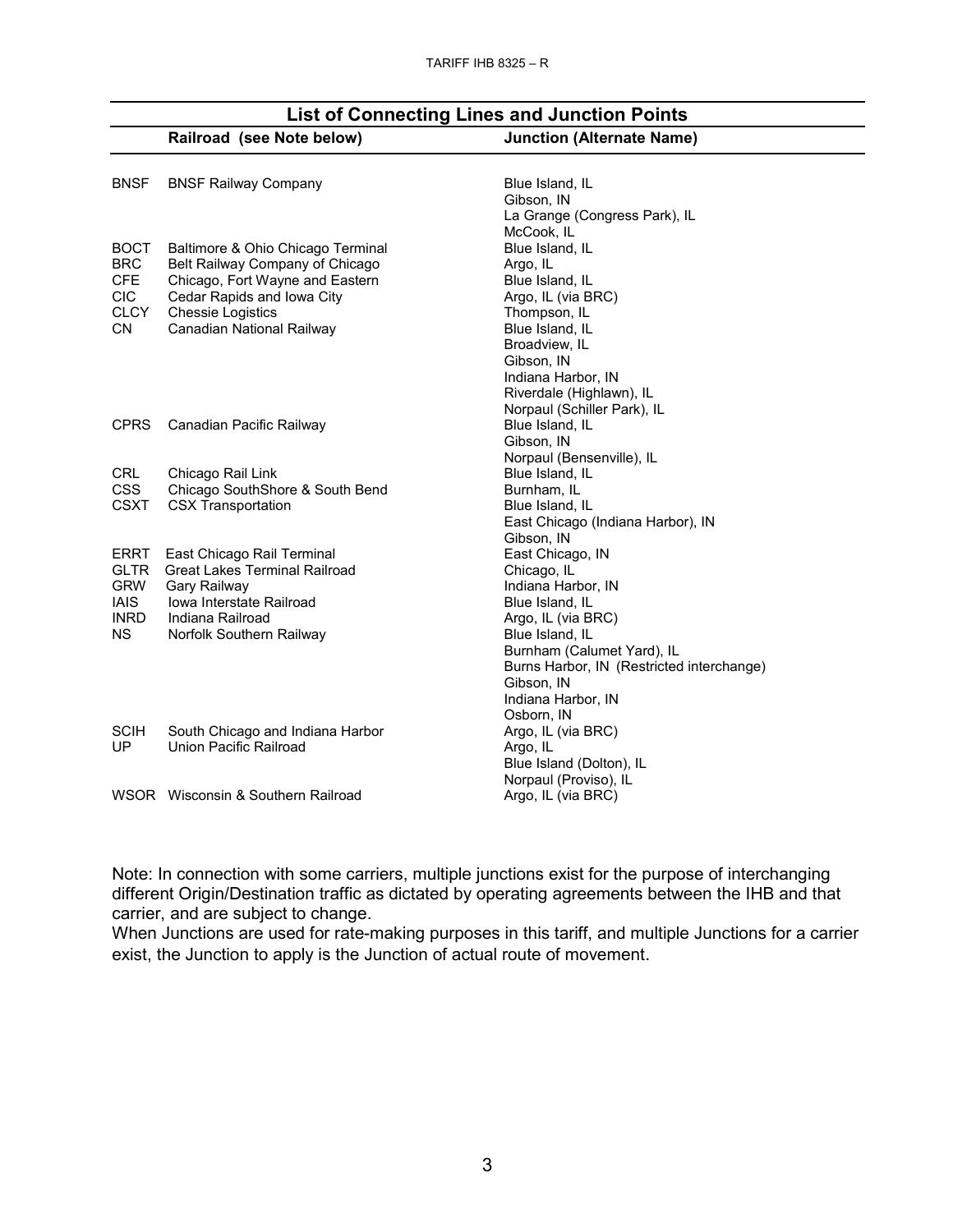## **ITEM 5 – DESCRIPTION OF UNIFORM CLASSIFICATION**

The term "Uniform Classification" when used herein means, Uniform Freight Classification UFC 6000 – Series, issued by Uniform Classification Committee, Agent.

#### **ITEM 10 – STATION LIST AND CONDITIONS**

This tariff is governed by the Official List of Open and Prepay Stations OPSL 6000 – Series, issued by Station List Publishing Company, Agent, to the extent shown below:

#### **PREPAY REQUIREMENTS AND STATIONS CONDITIONS;** for additions and

abandonment of stations, and except as otherwise shown herein, for prepay requirements, changes in names of stations, restrictions as to acceptance or delivery of freight and changes in station facilities. When a station is abandoned as of a date specified in the above named tariff, the rates from and to such station as published in this tariff are inapplicable on and after that date.

**GEOGRAPHICAL LIST OF STATIONS;** for geographical locations of stations that are referred to in this tariff by station numbers.

**STATION NUMBERS;** for the identification of stations, when stations are shown, or referred to, by number in this tariff.

#### **ITEM 15 – EXPLOSIVES, DANGEROUS ARTICLES**

For rules and regulations governing the transportation of explosives and other dangerous articles by freight, also specifications for shipping containers and restrictions governing the acceptance and transportation of explosives and other dangerous articles, see STB BOE 6000 Series, AAR, Bureau of Explosives.

### **ITEM 20 – REFERENCE TO TARIFFS, ITEMS, NOTES, RULES, ETC.**

Where reference is made in this tariff to tariffs, items, notes, rules, etc., such references are continuous and include supplements to and successive issues of such tariffs and reissues of such item, notes, rules etc.

#### **ITEM 40 – CONSECUTIVE NUMBERS**

Where consecutive numbers are represented in this tariff by the first and last numbers connected by the word "to" or a hyphen they will be understood to include both of the numbers shown. If the first number only bears a reference mark, such reference mark also applies to the last number shown and to all numbers between the first and last numbers.

### **ITEM 45 – CAPACITIES AND DIMENSIONS OF CARS**

For marked capacities, lengths, dimensions and cubical capacities of cars, see The Official Railway Equipment Register, R.E.R Publishing Corporation, Agent. Cars may not be loaded in excess of the maximum load limit stenciled on the car.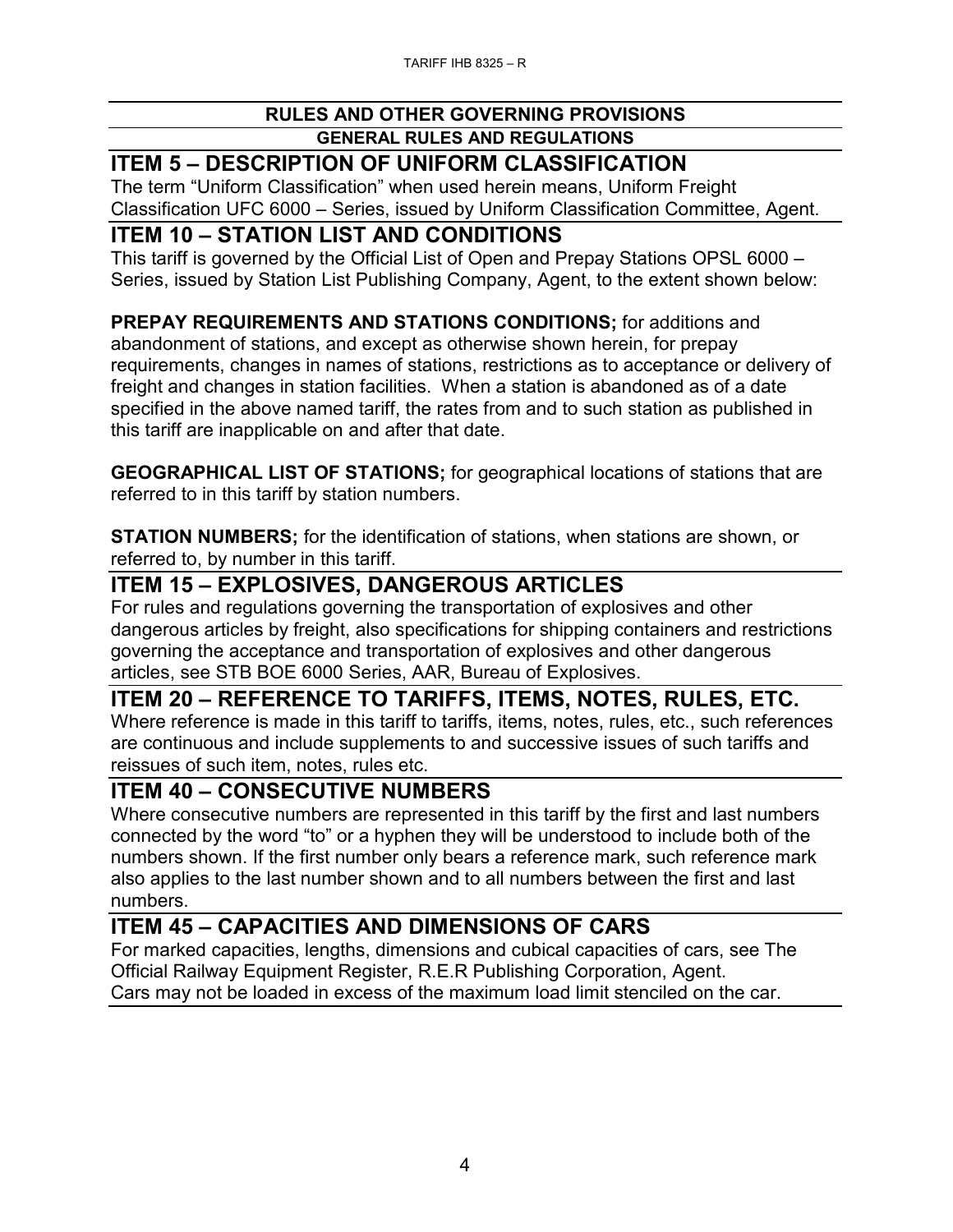#### **ITEM 55 - ITEMS AND/OR PROVISIONS NOT BROUGHT FORWARD**

Items and/or provisions formerly shown and not brought forward are hereby cancelled.

#### **ITEM 60 – NATIONAL SERVICE ORDER**

This tariff is subject to provisions of various Surface Transportation Board Service Orders and General Permits as shown in Tariff STB NSO 6100 – Series.

#### **Item 65 – FUEL SURCHARGE**

Application of fuel surcharge cancelled effective December 1<sup>st</sup> 2008.

#### **ITEM 70 – ALTERNATION – CARLOAD RATES AND VARYING MINIMUM WEIGHTS**

When two or more carload rates are provided in the same rate item, for application on the same commodity from and to the same points, apply that rate which results in the lowest charge based upon the actual or authorized estimated weight of the shipment, but not less than the minimum published in connection with the rate used.

#### **ITEM 75 – METHOD OF CANCELING ITEMS**

As this tariff is supplemented, numbered items with letter suffixes cancel correspondingly numbered items in the original tariff or in a prior supplement. Letter suffixes will be used in alphabetical sequence starting with A.

**EXAMPLE:** Item 5-A cancels Item 5 and Item 10-B cancels Item 10-A in a prior supplement, which in turn cancelled Item 10.

### **ITEM 80 – INTERMEDIATE APPLICATION**

There will be no intermediate application of rates published in this tariff.

#### **ITEM 100 – METHOD OF DENOTING REISSUED MATTER IN SUPPLEMENTS**

Each supplement issued will contain all changes made since the last reissue of the tariff. To determine if the correct item is being cited refer to the last reissue of the tariff and the latest supplement to that reissue where the change is first listed. To determine its original effective date, consult the supplement in which the reissued matter first became effective.

#### **ITEM 105 – STRAIGHT OR MIXED CARLOAD APPLICATION**

Where individual commodity descriptions herein include two or more articles subject to the same carload rates, such rates are applicable upon straight or mixed carload shipments of the articles named, unless otherwise specifically indicated therein.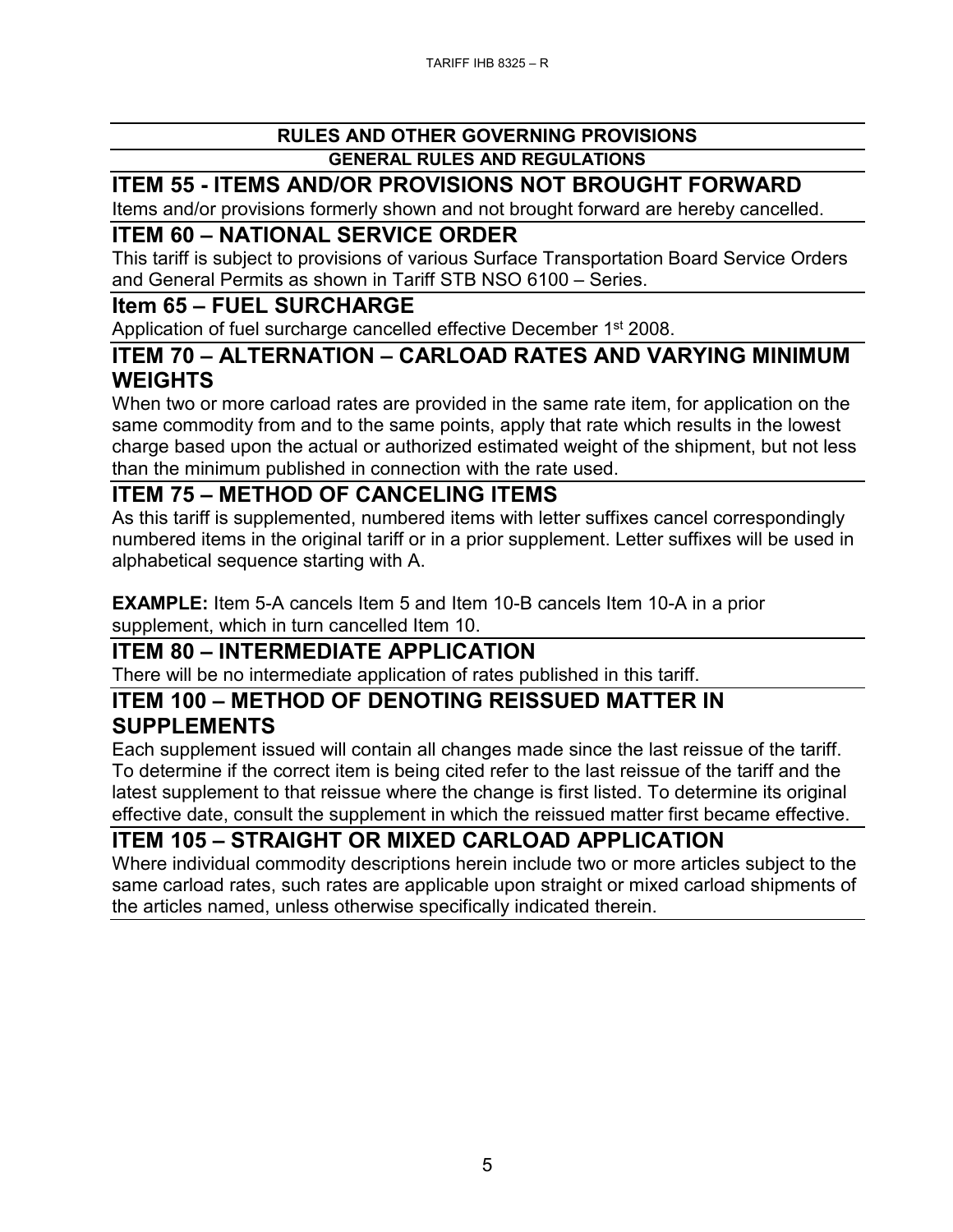## **ITEM 107 – REGULATION AND DEREGULATION RATE INFORMATION**

This publication names rates, some of which are subject to regulation by the STB, and some of which are not subject to STB regulation. Rates included in this publication which are not subject to STB regulation are included for the sole purpose of providing rate information and are subject to increases as may be provided by publication of this Tariff.

#### **ITEM 110 – DEMURRAGE AND STORAGE RULES AND CHARGES**

Freight transported in connection with this tariff will be subject to demurrage rules, regulations and charges as provided in STB IHB 6004 - Series.

#### **ITEM 120 – DEFINITION OF CHICAGO SWITCHING DISTRICT**

The term "Chicago Switching District" as used in this tariff shall incorporate the Chicago Switching District as defined in tariff STB WTL 8020 – Series.

#### **ITEM 125 - DEFINITION OF PRIVATE CAR**

The terms "Private Car" or "Cars of Private Ownership" when used in this tariff are defined as cars bearing other than railroad reporting marks that are owned by individuals, firms, corporations, or car companies, including cars owned and/or operated by railroad controlled car lines.

#### **ITEM 130 - HANDLING OF EMPTY FREIGHT CAR**

Except as otherwise provided, rates and charges named in this tariff on carload freight include the return of the empty car after unloading or the delivery of an empty car to receive a loaded movement.

### **ITEM 135 - PAYMENT OF CHARGES**

Rates and charges named in this tariff must be prepaid or satisfactory arrangements made to insure payment.

## **ITEM 140 - LIST OF INDUSTRIES AND USE OF PRIVATE SIDING**

For list of industries located at stations on the IHB within the Chicago Switching District, refer to the IHB website [www.ihbrr.com.](http://www.ihbrr.com/)

When change in name of firm or industry or change in ownership occurs, the switching charge as shown in tariff will apply in connection with successor at same location.

#### **ITEM 160 – ARTICULATED EQUIPMENT**

When cars are coupled in an articulated fashion and operated under one reporting mark or car number, each unit, section, or platform of the articulated equipment will be considered as a separate car and charged for at rates named for each unit handled.

### **ITEM 170 - NON-APPLICATION OF UFC RULES 24 AND 29**

Except as specifically provided in individual rate items, rates and charges named in this tariff are not subject to UFC rules 24 or 29 or exceptions thereto, or any other similar provision that permits the use of more than one car as one carload.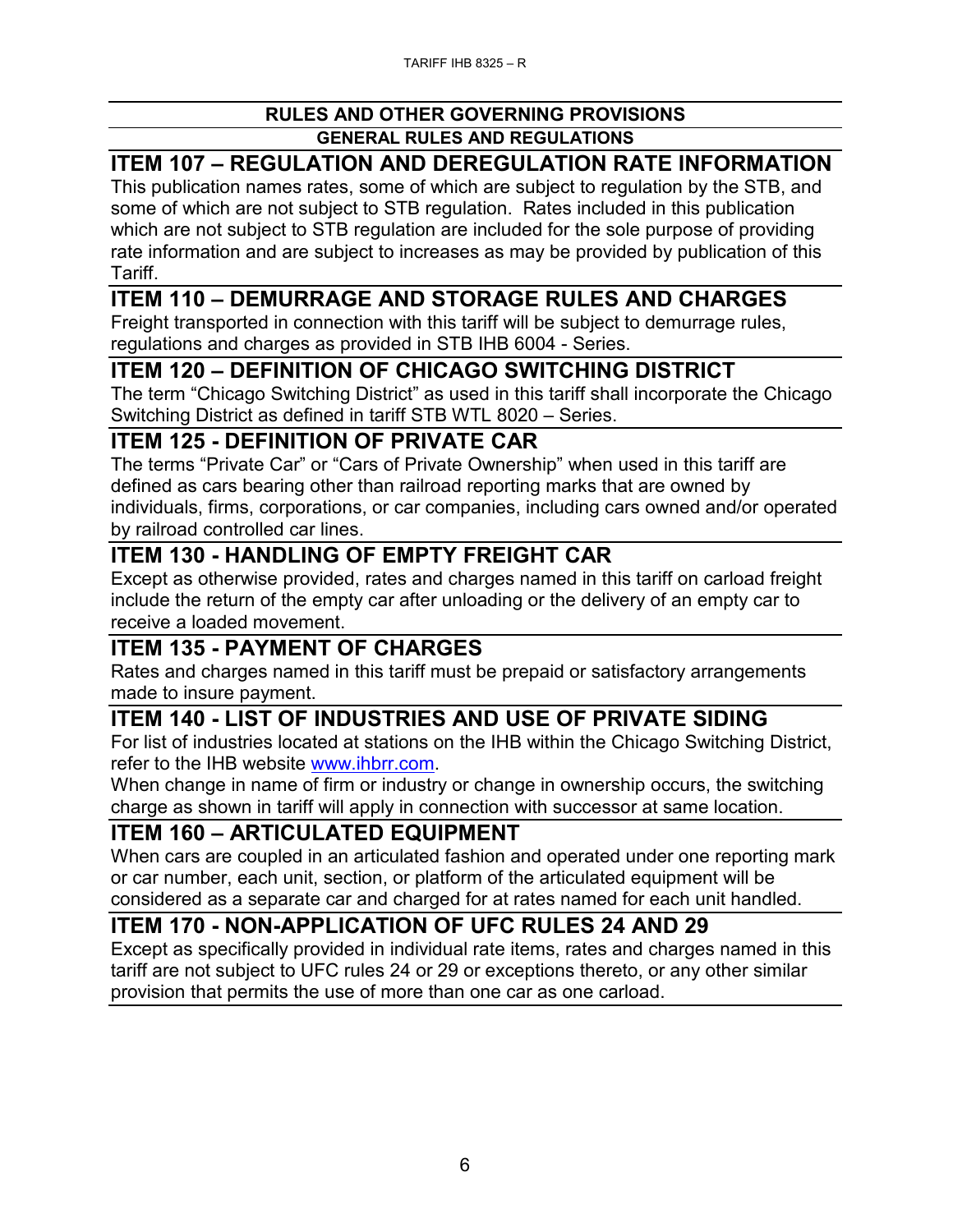#### **ITEM 180 – APPLICATION OF INTRA-STATE TRAFFIC**

Rates, charges, rules, and regulations named in this tariff apply on inter-state traffic and will also apply on Indiana and Illinois intra-state traffic.

#### **ITEM 190 - NON-APPLICATION OF TRANSIT PRIVILEGES**

Rates in this tariff are not subject to transit privileges of any kind, including stopping in transit for completion of loading or partial unloading.

Shipments moving on the rates in this tariff cannot be recorded for transit privileges at destination, nor surrendered to offset outbound shipments under transit where transit tariffs do not require inbound billing be recorded.

### **SPECIAL RULES AND REGULATIONS – LIMITED**

#### **ITEM 200 - DEFINITION OF "ALL STATIONS"**

(Applies only when specific reference is made hereto)

Rates named in this tariff with application from, to or between "All Stations" will include all IHB Industries, Team Tracks and Junctions with Connecting Lines named in Item 210.

#### **ITEM 210 - LIST OF APPLICABLE STATIONS and JUNCTION POINTS**

When Items in this tariff make specific reference to this Item, shipments from or to Stations or Junctions in Column A will take same rates as published for Rate Group Stations listed in Column B.

| <b>COLUMN A</b><br><b>STATION OR</b> | <b>COLUMN B</b>           | <b>COLUMN A</b><br><b>STATION OR</b> | <b>COLUMN B</b>           |
|--------------------------------------|---------------------------|--------------------------------------|---------------------------|
| <b>JUNCTION</b>                      | <b>RATE GROUP STATION</b> | <b>JUNCTION</b>                      | <b>RATE GROUP STATION</b> |
| Alsip, IL                            | Blue Island, IL           | Hammond, IN                          | Gibson, IN                |
| Argo, IL                             | Argo, IL                  | Hegewisch, IL                        | Gibson, IN                |
| Bellwood, IL                         | Argo, IL                  | Indiana Harbor, IN                   | Gibson, IN                |
| Bensenville, IL                      | Argo, IL                  | Kensington, IL                       | Gibson, IN                |
| Blue Island, IL                      | Blue Island, IL           | La Grange, IL                        | Argo, IL                  |
| Bridgeview, IL                       | Blue Island, IL           | McCook, IL                           | Argo, IL                  |
| Broadview, IL                        | Argo, IL                  | Melrose Park, IL                     | Argo, IL                  |
| Burnham, IL                          | Gibson, IN                | North Hammond, IN                    | Gibson, IN                |
| Burns Harbor, IN                     | Burns Harbor, IN          | Norpaul, IL                          | Argo, IL                  |
| Calumet City, IL                     | Gibson, IN                | Osborn, IN                           | Gibson, IN                |
| Chicago Ridge, IL                    | Blue Island, IL           | Portage, IN                          | Portage, IN               |
| Dolton, IL                           | Blue Island, IL           | Proviso, IL                          | Argo, IL                  |
| East Chicago, IN                     | Gibson, IN                | Riverdale, IL                        | Blue Island, IL           |
| Franklin Park, IL                    | Argo, IL                  | Roby, IN                             | Gibson, IN                |
| Gary, IN                             | Gibson, IN                | South Chicago, IL                    | Gibson, IN                |
| Gibson, IN                           | Gibson, IN                | Whiting, IN                          | Gibson, IN                |
| Grasselli, IN                        | Gibson, IN                |                                      |                           |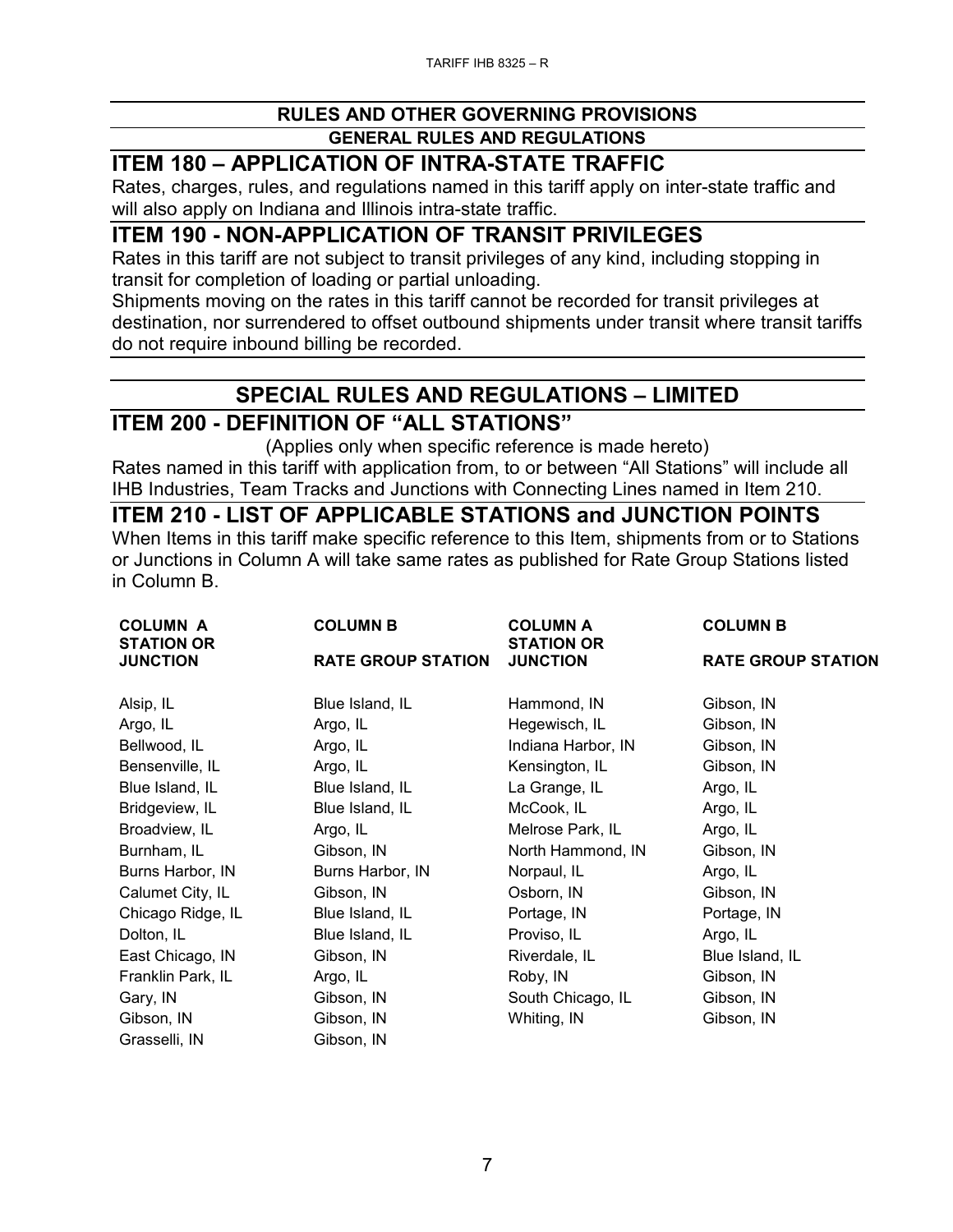| Section 1 - Local Switching Rates |                                                                                                                                                                                                                                                                                                                                                                                                                                                                                                                                                                                                                                                                                                                                     |                                                         |                                 |                  |
|-----------------------------------|-------------------------------------------------------------------------------------------------------------------------------------------------------------------------------------------------------------------------------------------------------------------------------------------------------------------------------------------------------------------------------------------------------------------------------------------------------------------------------------------------------------------------------------------------------------------------------------------------------------------------------------------------------------------------------------------------------------------------------------|---------------------------------------------------------|---------------------------------|------------------|
| <b>ITEM</b>                       | <b>COMMODITY</b>                                                                                                                                                                                                                                                                                                                                                                                                                                                                                                                                                                                                                                                                                                                    | <b>BETWEEN</b>                                          | <b>AND</b>                      | <b>CHARGE</b>    |
| 1200                              | ALL COMMODITY CARLOAD FREIGHT.<br>except as provided in Items 1210 through<br>1300. Rates do not apply on cars exceeding<br>height, width, or maximum gross weight<br>restrictions of the IHB, contact your IHB<br>representative for more Information                                                                                                                                                                                                                                                                                                                                                                                                                                                                              | All Stations (See Item 200)                             |                                 | \$850 PC         |
| 1210                              | <b>EMPTY FREIGHT CARS</b> new, or having had<br>a previous loaded movement in commercial<br>service, moving on own wheels to or from<br>facilities served by the IHB for the purpose of                                                                                                                                                                                                                                                                                                                                                                                                                                                                                                                                             | All Stations except Burns Harbor and<br>Portage, IN     |                                 | \$260 PC         |
|                                   | sale, storage, restenciling, cleaning, lining,<br>relining, maintenance, modification, repair or<br>dismantling (Subject to Notes 1, 2 and 3)                                                                                                                                                                                                                                                                                                                                                                                                                                                                                                                                                                                       | Burns Harbor, IN<br>Portage, IN                         |                                 | \$650 PC         |
|                                   | Note 1: This Item will apply on a newly-acquired or restenciled car moving prior to first loaded move in commercial<br>service, or a car moving for sale.<br>Note 2: If the empty movement is immediately preceded by an IHB loaded revenue movement, no charge will be<br>made for the handling of the empty to the repair facility. Will not apply to cars going for dismantling.<br>Note 3: If the empty movement is immediately followed by an IHB loaded revenue movement, no charge will be<br>made for the handling of the empty from the repair facility, except that if no charge was made by IHB on the empty<br>movement to the repair facility (see Note 2), The charges named in this Item will apply.                 |                                                         |                                 |                  |
| 1260                              | RAILWAY EQUIPMENT moved on own<br>wheels viz, Baggage, Express, Mail, Dining,<br>Sleeping Cars, Passenger Coaches or<br>Caboose Cars. Ballast Spreaders, Cranes,<br>Derricks, Shovels, Maintenance of Way or<br>track laying machines, Snow Plows, Scale<br>Test Cars or Rail trains. Railway equipment<br>that is out of date for air brake inspection, or<br>not suitable for interchange. (Subject to notes<br>$1, 2, 3, 4$ and $5.$ )                                                                                                                                                                                                                                                                                           |                                                         | All Stations (See Item 200)     | \$1,100 PC       |
|                                   | Note 1: Carriers maximum liability for lading loss or damage to equipment is \$10,000 per shipment.<br>Note 2: If Railroad determines at any point that special handling is required to insure safe movement of equipment<br>billed under this item, any such charges incurred will be billed in addition to the rate.<br>Note 3: Equipment billed under this rate must be inspected by mechanical department and approved for<br>movement over the IHB.<br>Note 4: Rate quoted in this item does not include charges for the cost of repairs necessary for the safe movement<br>of equipment moving on own wheels.<br>Note 5: Rate applies on cars moving under an OTMA permission granted by the Federal Railroad Administration. |                                                         |                                 |                  |
|                                   | LOCOMOTIVES, Tenders, and Locomotives<br>and Tenders combined and other Locomotive                                                                                                                                                                                                                                                                                                                                                                                                                                                                                                                                                                                                                                                  | All Stations except Burns Harbor and<br>Portage, IN     |                                 | \$1,200 per unit |
| 1270                              | Power Units, including Slugs and Power<br>Boosters, moving on own wheels.                                                                                                                                                                                                                                                                                                                                                                                                                                                                                                                                                                                                                                                           | Between All Stations and Portage or Burns<br>Harbor, IN |                                 | \$1,400 per unit |
|                                   | <b>HOT METAL LADLE CARS, empty, moved</b><br>on own wheels.                                                                                                                                                                                                                                                                                                                                                                                                                                                                                                                                                                                                                                                                         |                                                         |                                 |                  |
| 1280                              | <b>DIMENSIONAL SHIPMENTS, exceeding</b><br>height, width, or maximum gross weight<br>restrictions of the IHB. Contact you IHB<br>representative for more information.                                                                                                                                                                                                                                                                                                                                                                                                                                                                                                                                                               | All Stations (See Item 200)                             |                                 | \$1,800 PC       |
| 1290                              | <b>LOCOMOTIVES, including Slugs and Power</b><br>Boosters, other than new, moving on own<br>wheels, dead or under own power.                                                                                                                                                                                                                                                                                                                                                                                                                                                                                                                                                                                                        | Indiana Harbor, IN                                      | Indiana Harbor, IN              | \$800 per unit   |
|                                   | <b>SCRAP IRON or STEEL.</b> Having value for<br>re-melting purposes only.                                                                                                                                                                                                                                                                                                                                                                                                                                                                                                                                                                                                                                                           | Gibson, IN                                              | Gibson, IN                      | \$440 PC         |
| 1300                              |                                                                                                                                                                                                                                                                                                                                                                                                                                                                                                                                                                                                                                                                                                                                     |                                                         | Burns Harbor and<br>Portage, IN | \$850 PC         |